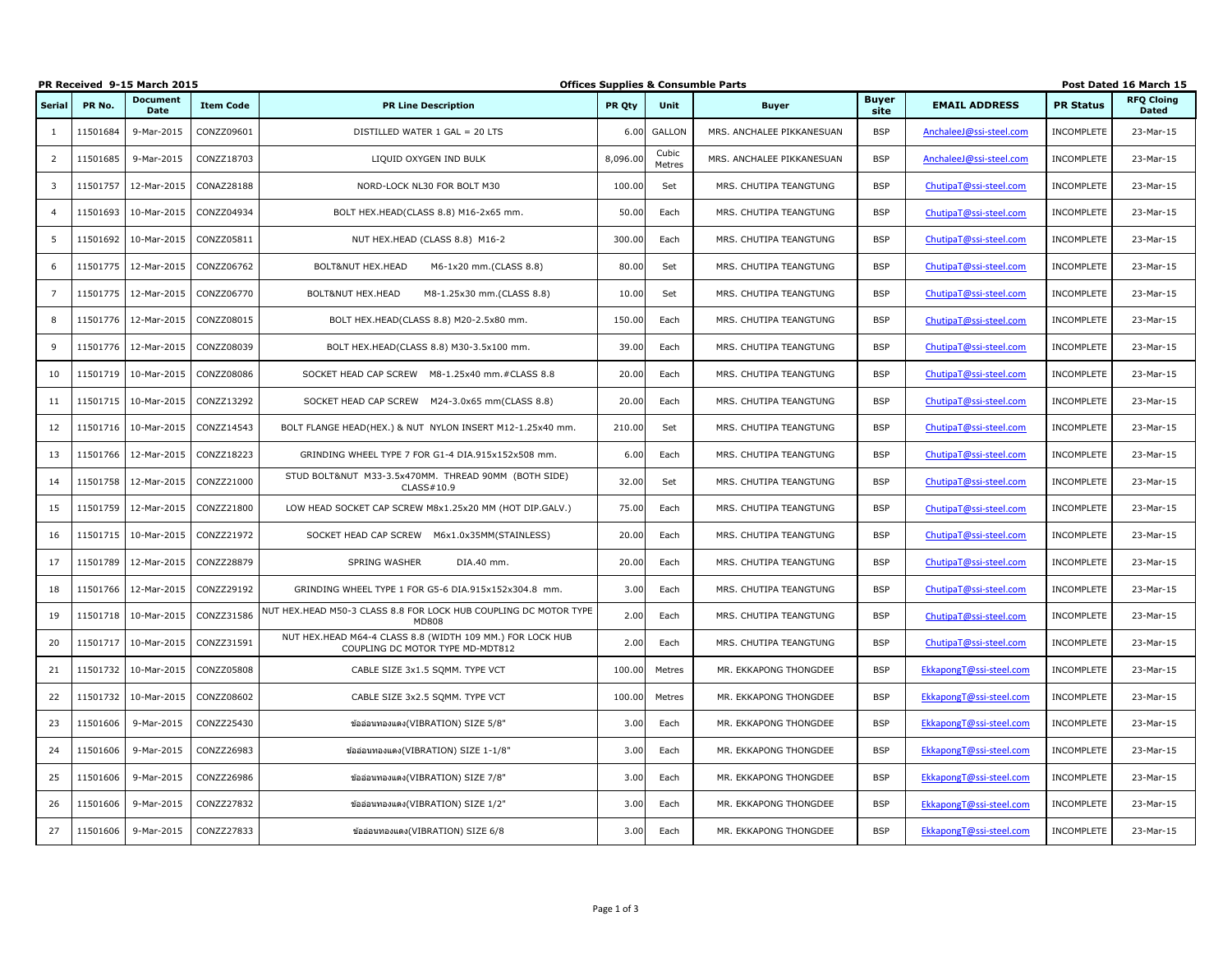|               | PR Received 9-15 March 2015 |                  |                  |                                                                             |        |               | <b>Offices Supplies &amp; Consumble Parts</b> |                      |                            |                   | Post Dated 16 March 15            |
|---------------|-----------------------------|------------------|------------------|-----------------------------------------------------------------------------|--------|---------------|-----------------------------------------------|----------------------|----------------------------|-------------------|-----------------------------------|
| <b>Serial</b> | PR No.                      | Document<br>Date | <b>Item Code</b> | <b>PR Line Description</b>                                                  | PR Oty | <b>Unit</b>   | <b>Buyer</b>                                  | <b>Buver</b><br>site | <b>EMAIL ADDRESS</b>       | <b>PR Status</b>  | <b>RFQ Cloing</b><br><b>Dated</b> |
| 28            | 11501606                    | 9-Mar-2015       | CONZZ27834       | ข้ออ่อนทองแดง(VIBRATION) SIZE 1 3/8"                                        | 3.00   | Each          | MR. EKKAPONG THONGDEE                         | <b>BSP</b>           | EkkapongT@ssi-steel.com    | <b>INCOMPLETE</b> | 23-Mar-15                         |
| 29            | 11501769                    | 12-Mar-2015      | CONZZ29145       | RT-95 P.P.SEAL I/S MAT: POLYPROPYLENE                                       | 4.00   | PIECES        | MISS JARIYAPORN JANTHAWEE                     | <b>BSP</b>           | jariyapornja@ssi-steel.com | INCOMPLETE        | 23-Mar-15                         |
| 30            | 11501756                    | 12-Mar-2015      | CONZZ06433       | ENAMEL PAINT GRAY BENTON#314/NATIONAL#504 (3.500 LT.)                       | 12.00  | <b>GALLON</b> | MRS. MONTHA CHUMBOON                          | <b>BSP</b>           | MonthaA@ssi-steel.com      | INCOMPLETE        | 23-Mar-15                         |
| 31            | 11501602                    | 9-Mar-2015       | CONZZ13663       | CLEAR PLASTIC PLATE 1200x2400x5 MM                                          | 1.00   | PIECES        | MRS. MONTHA CHUMBOON                          | <b>BSP</b>           | MonthaA@ssi-steel.com      | INCOMPLETE        | 23-Mar-15                         |
| 32            | 11501690                    | 10-Mar-2015      | CONZZ15514       | PAPER GASKET<br>THICKNESS 2.0 mm.                                           | 18.00  | Feet          | MRS. MONTHA CHUMBOON                          | <b>BSP</b>           | MonthaA@ssi-steel.com      | INCOMPLETE        | 23-Mar-15                         |
| 33            | 11501792                    | 12-Mar-2015      | CONZZ01954       | FILTER OIL TRANSMISSION P55-0694 (DONALDSON) OR (FLEETGUARD P/N<br>HF-6198) | 6.00   | Each          | MISS PHONNAPAT SAKHAN                         | <b>BSP</b>           | phonnapatsa@ssi-steel.com  | <b>INCOMPLETE</b> | 23-Mar-15                         |
| 34            | 11501770                    | 12-Mar-2015      | CONZZ11333       | ENGINE OIL FILTER P/N 2466634 (DONALDSON P55-3191) (VOLVO 466634-<br>3)     | 12.00  | Each          | MISS PHONNAPAT SAKHAN                         | <b>BSP</b>           | phonnapatsa@ssi-steel.com  | INCOMPLETE        | 23-Mar-15                         |
| 35            | 11501731                    | 10-Mar-2015      | CONZZ11334       | FUEL FILTER P/N.21492771 (OLD P/N.3825133 (21466987))                       | 10.00  | Each          | MISS PHONNAPAT SAKHAN                         | <b>BSP</b>           | phonnapatsa@ssi-steel.com  | INCOMPLETE        | 23-Mar-15                         |
| 36            | 11501772                    | 12-Mar-2015      | CONZZ11335       | ENGINE OIL FILTER BY PASS P/N 477556 (VOLVO) DONALDSON P550425              | 11.00  | Each          | MISS PHONNAPAT SAKHAN                         | <b>BSP</b>           | phonnapatsa@ssi-steel.com  | <b>INCOMPLETE</b> | 23-Mar-15                         |
| 37            | 11501774                    | 12-Mar-2015      | CONZZ14636       | THERMOSTATIC EXPANSION VALVE P/N 2G0401                                     | 1.00   | Each          | MISS PHONNAPAT SAKHAN                         | <b>BSP</b>           | phonnapatsa@ssi-steel.com  | INCOMPLETE        | 23-Mar-15                         |
| 38            | 11501729                    | 10-Mar-2015      | CONZZ18154       | FLASHER RELAY ELECTRONIC 24V-130 C/M                                        | 2.00   | Each          | MISS PHONNAPAT SAKHAN                         | <b>BSP</b>           | phonnapatsa@ssi-steel.com  | <b>INCOMPLETE</b> | 23-Mar-15                         |
| 39            | 11501771                    | 12-Mar-2015      | CONZZ20680       | <b>MIRROR</b><br>P/N 2664.905003                                            | 4.00   | Each          | MISS PHONNAPAT SAKHAN                         | <b>BSP</b>           | phonnapatsa@ssi-steel.com  | INCOMPLETE        | 23-Mar-15                         |
| 40            | 11501730                    | 10-Mar-2015      | CONZZ28523       | BATTERY POLE (-)                                                            | 10.00  | Each          | MISS PHONNAPAT SAKHAN                         | <b>BSP</b>           | phonnapatsa@ssi-steel.com  | <b>INCOMPLETE</b> | 23-Mar-15                         |
| 41            | 11501791                    | 12-Mar-2015      | CONZZ28586       | LOCK WASHER<br>7/16" P/N 3B4507                                             | 40.00  | Each          | MISS PHONNAPAT SAKHAN                         | <b>BSP</b>           | phonnapatsa@ssi-steel.com  | INCOMPLETE        | 23-Mar-15                         |
| 42            | 11501773                    | 12-Mar-2015      | CONZZ29980       | ELEMENT SUB-ASSY.OIL FILTER P/N 1502-20 (15601-76009-71)                    | 1.00   | Each          | MISS PHONNAPAT SAKHAN                         | <b>BSP</b>           | phonnapatsa@ssi-steel.com  | INCOMPLETE        | 23-Mar-15                         |
| 43            | 11501783                    | 12-Mar-2015      | CONZZ05925       | OXYGEN PURITY 99.5%                                                         | 58.00  | Each          | MISS PITTAYARAT PHUENPHA                      | <b>BSP</b>           | pittayaratph@ssi-steel.com | INCOMPLETE        | 23-Mar-15                         |
| 44            | 11501760                    | 12-Mar-2015      | CONZZ28459       | LEATHER GLOVE LENGHT 12"                                                    | 600.00 | PAIR          | MISS PITTAYARAT PHUENPHA                      | <b>BSP</b>           | pittayaratph@ssi-steel.com | INCOMPLETE        | 23-Mar-15                         |
| 45            | 11501722                    | 10-Mar-2015      | CONZZ31156       | ี ถงมือผ้าฝ้ายแบบหนา สำหรับงาน PACKING สีขาว น้ำหนัก 600 กรัมต่อ 1โหล       | 840.00 | PAIR          | MISS PITTAYARAT PHUENPHA                      | <b>BSP</b>           | pittayaratph@ssi-steel.com | <b>INCOMPLETE</b> | 23-Mar-15                         |
| 46            | 11501607                    | 12-Mar-2015      | STA1000188       | สิ่งของที่นำมาใช่ในโรงงาน<br>แบบฟอร์ม"ใบแจ้งรายการ                          | 50.00  | Each          | MISS PITTAYARAT PHUENPHA                      | <b>BSP</b>           | pittayaratph@ssi-steel.com | INCOMPLETE        | 23-Mar-15                         |
| 47            | 11501607                    | 12-Mar-2015      | STA1000189       | ีแบบฟอร์ม"ใบอนุญาตินำสิ่ง ของออกนอกบริษัท"                                  | 50.00  | Each          | MISS PITTAYARAT PHUENPHA                      | <b>BSP</b>           | pittayaratph@ssi-steel.com | INCOMPLETE        | 23-Mar-15                         |
| 48            | 11501487                    | 10-Mar-2015      | STA1000215       | FORMAT HOT FINISHING LINECOILS INSPECTION REPORT                            | 100.00 | <b>BOOK</b>   | MISS PITTAYARAT PHUENPHA                      | <b>BSP</b>           | pittayaratph@ssi-steel.com | INCOMPLETE        | 23-Mar-15                         |
| 49            | 11501487                    | 10-Mar-2015      | STA1000419       | FORMAT HOT STRIP MILL INSPECTION REPORT                                     | 100.00 | Each          | MISS PITTAYARAT PHUENPHA                      | <b>BSP</b>           | pittavaratph@ssi-steel.com | INCOMPLETE        | 23-Mar-15                         |
| 50            | 11501699                    | 10-Mar-2015      | STA2000004       | NAME CARD พิมพ์ แบบ 2 สี                                                    | 100.00 | Each          | MISS PITTAYARAT PHUENPHA                      | <b>BSP</b>           | pittayaratph@ssi-steel.com | INCOMPLETE        | 23-Mar-15                         |
| 51            | 11501696                    | 10-Mar-2015      | STA4006685       | แว่นตานิรภัย ทรงสปอร์ต เลนส์ใส SAFETY GASSES                                | 100.00 | Each          | MISS PITTAYARAT PHUENPHA                      | <b>BSP</b>           | pittayaratph@ssi-steel.com | INCOMPLETE        | 23-Mar-15                         |
| 52            | 11501697                    | 12-Mar-2015      | CONZZ06691       | CARBON STEEL PIPE #SMLS DIA.2 1/2"SCH40 x L.6 mt.                           | 5.00   | PIECES        | MR. VARIN SRIYA                               | <b>BSP</b>           | varinsr@ssi-steel.com      | INCOMPLETE        | 23-Mar-15                         |
| 53            | 11501697                    | 12-Mar-2015      | CONZZ06693       | CARBON STEEL PIPE #SMLS DIA.3 1/2"SCH40 x L.6 mt.                           | 5.00   | PIECES        | MR. VARIN SRIYA                               | <b>BSP</b>           | varinsr@ssi-steel.com      | INCOMPLETE        | 23-Mar-15                         |
| 54            | 11501678                    | 9-Mar-2015       | CONZZ07508       | RELIEF VALVE 1/8" NPT TYPE 1112000 (DROPSA)                                 | 1.00   | Each          | MR. VARIN SRIYA                               | <b>BSP</b>           | varinsr@ssi-steel.com      | <b>INCOMPLETE</b> | 23-Mar-15                         |